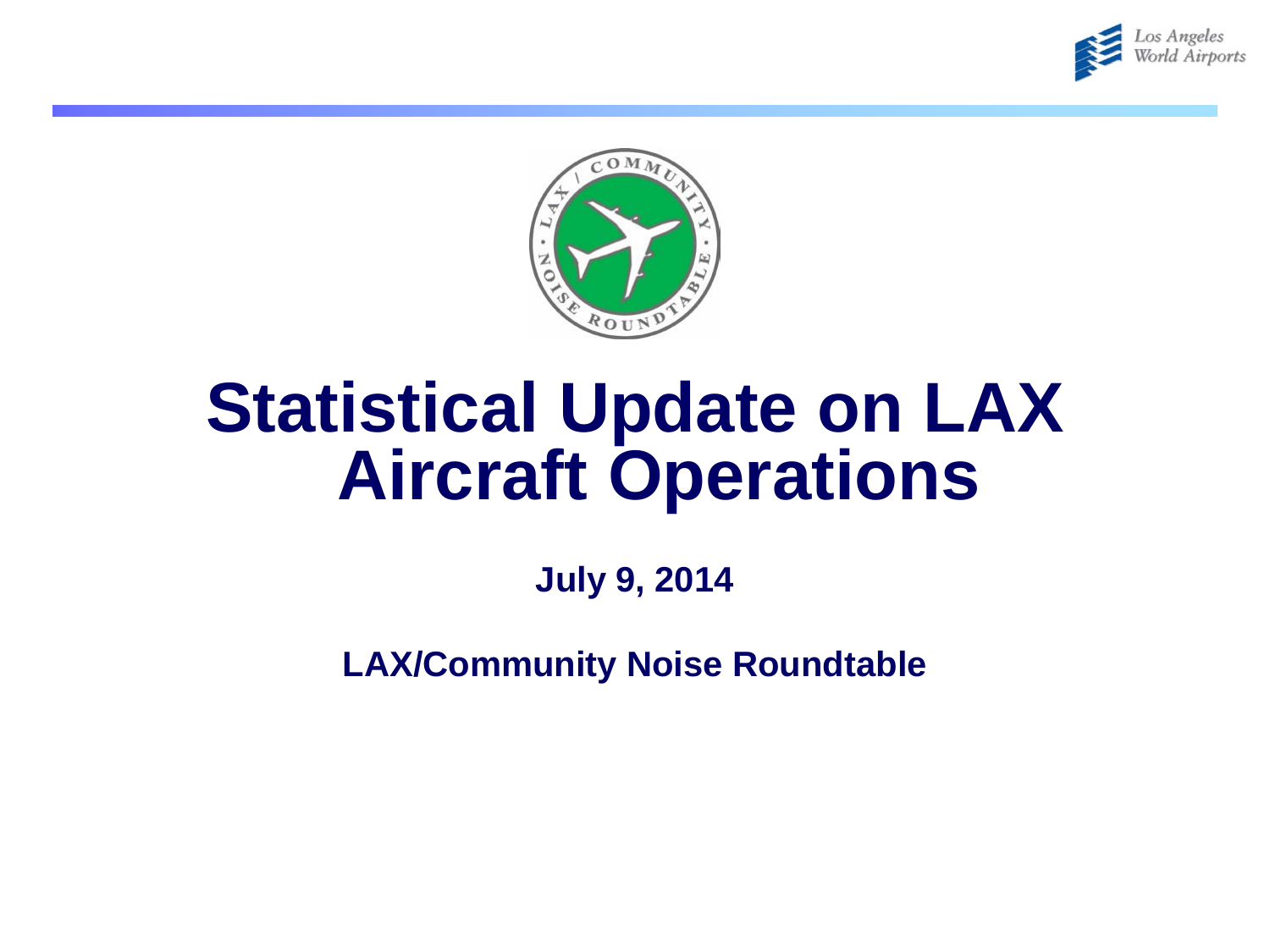# **Overview**



Statistical information on the following operations:

- East Departures
- Early Turns
- Go-arounds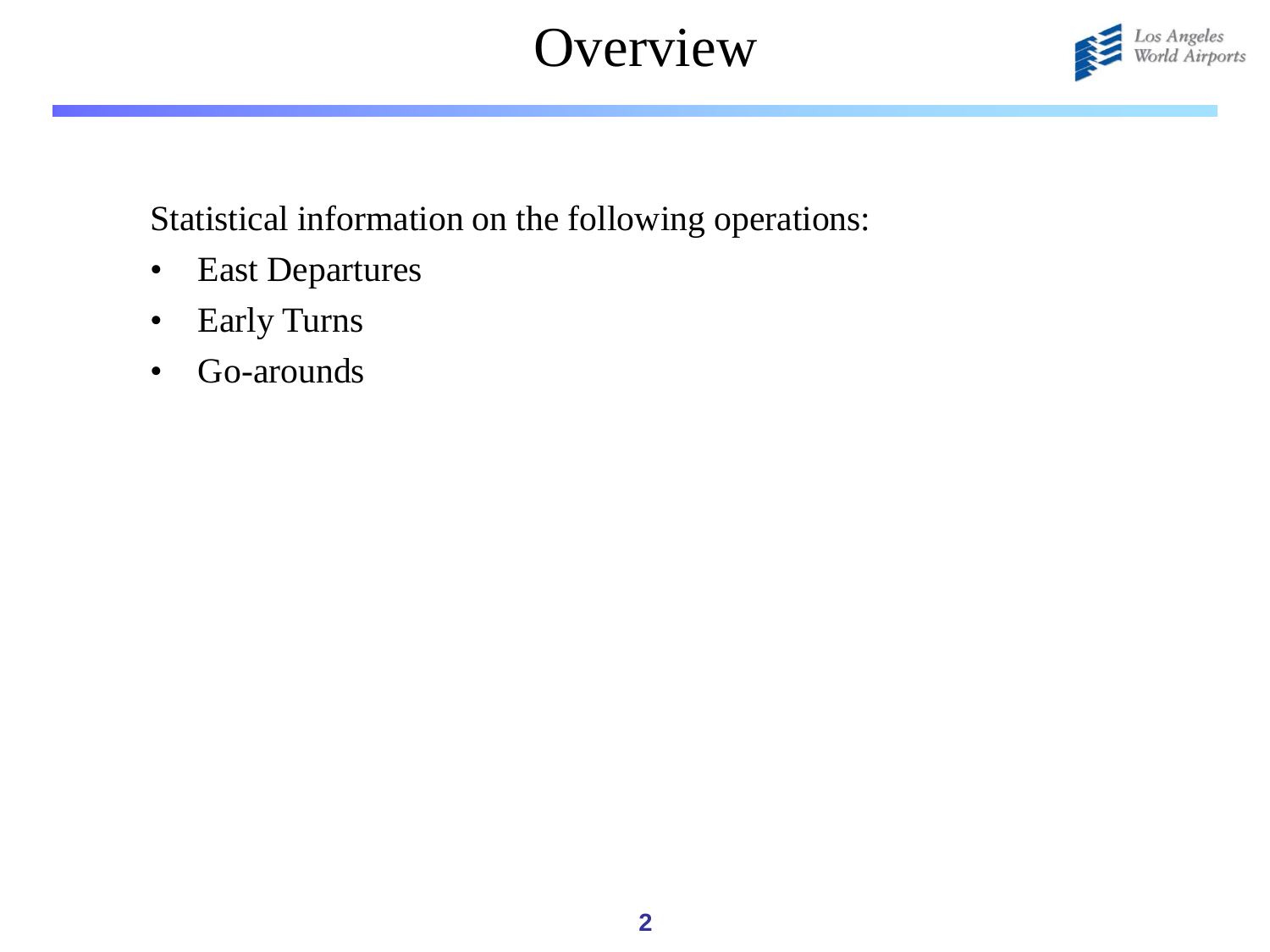# Total Operations & Passengers Trends



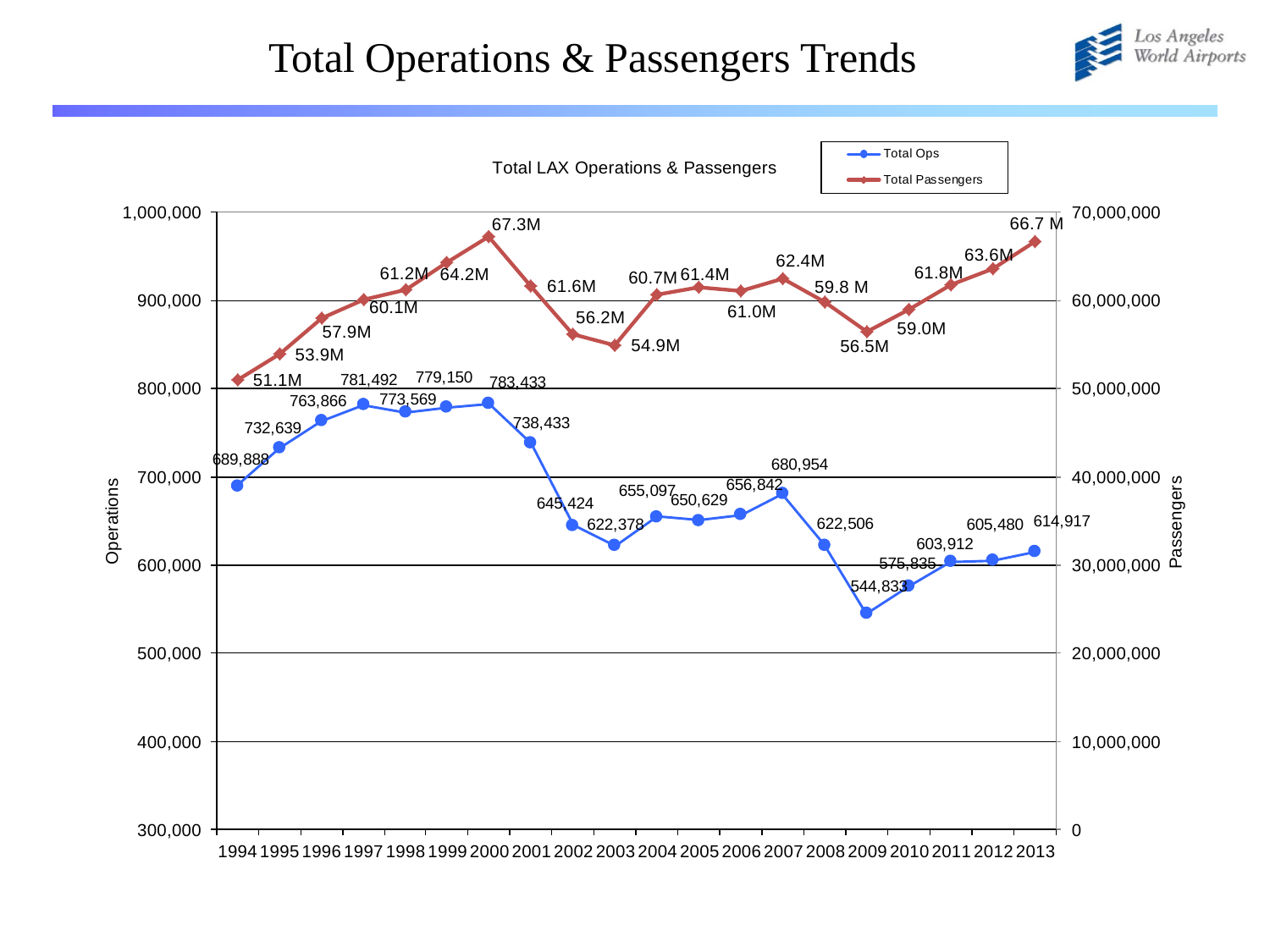#### Non-Conforming East Departures Midnight to 6:30 AM



This report shows a summary of aircraft operations that departed to the east while the airport is still conducting westerly departures between midnight and 6:30 a.m. These individual easterly departures usually occur when the pilot of a heavy aircraft (e.g. B747s) determines that the tail wind is too great for the weight of the aircraft and requests to depart east into the wind for aircraft safety.





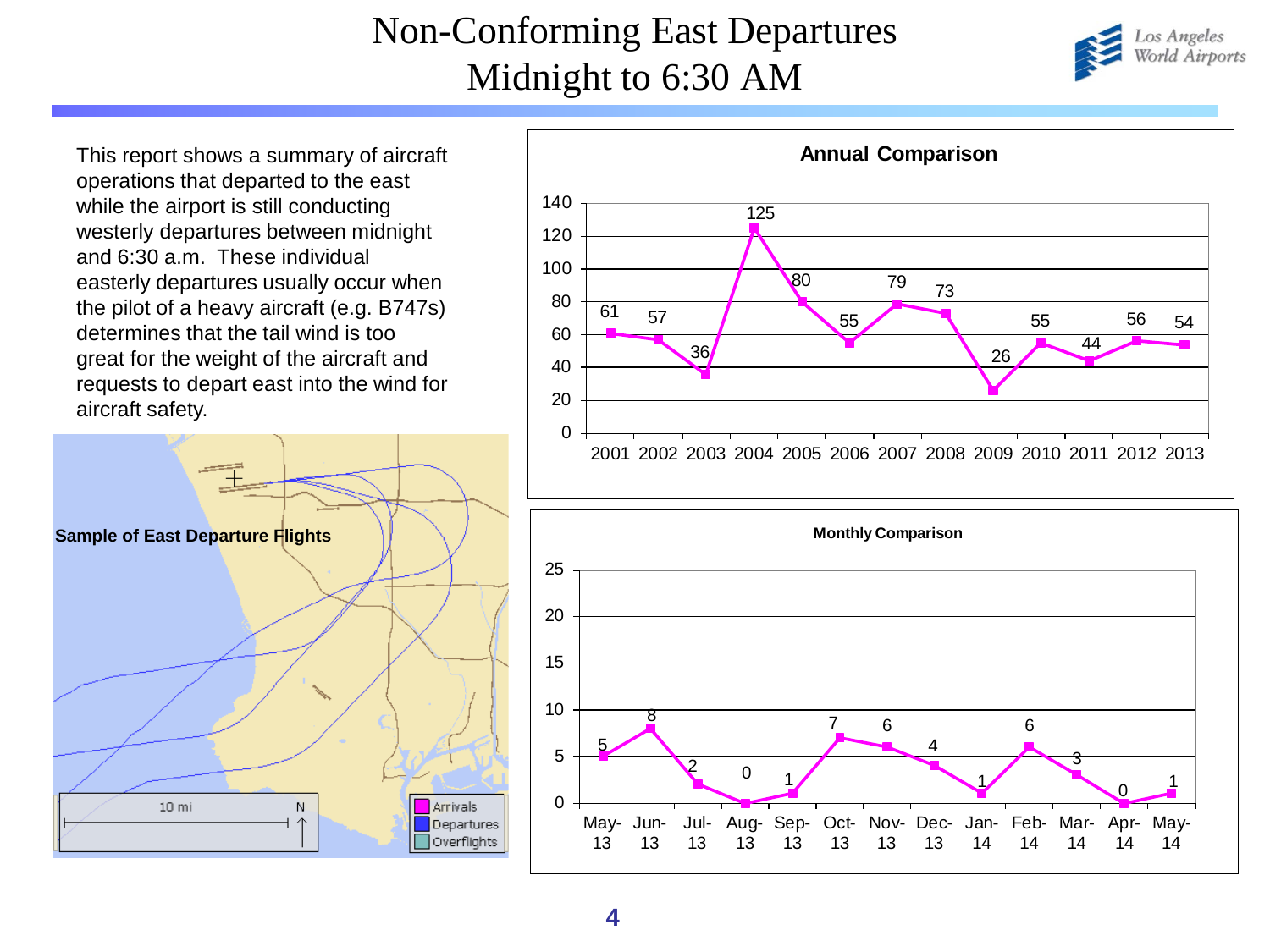# Non-Conforming East Departures by Operators Midnight to 6:30 AM



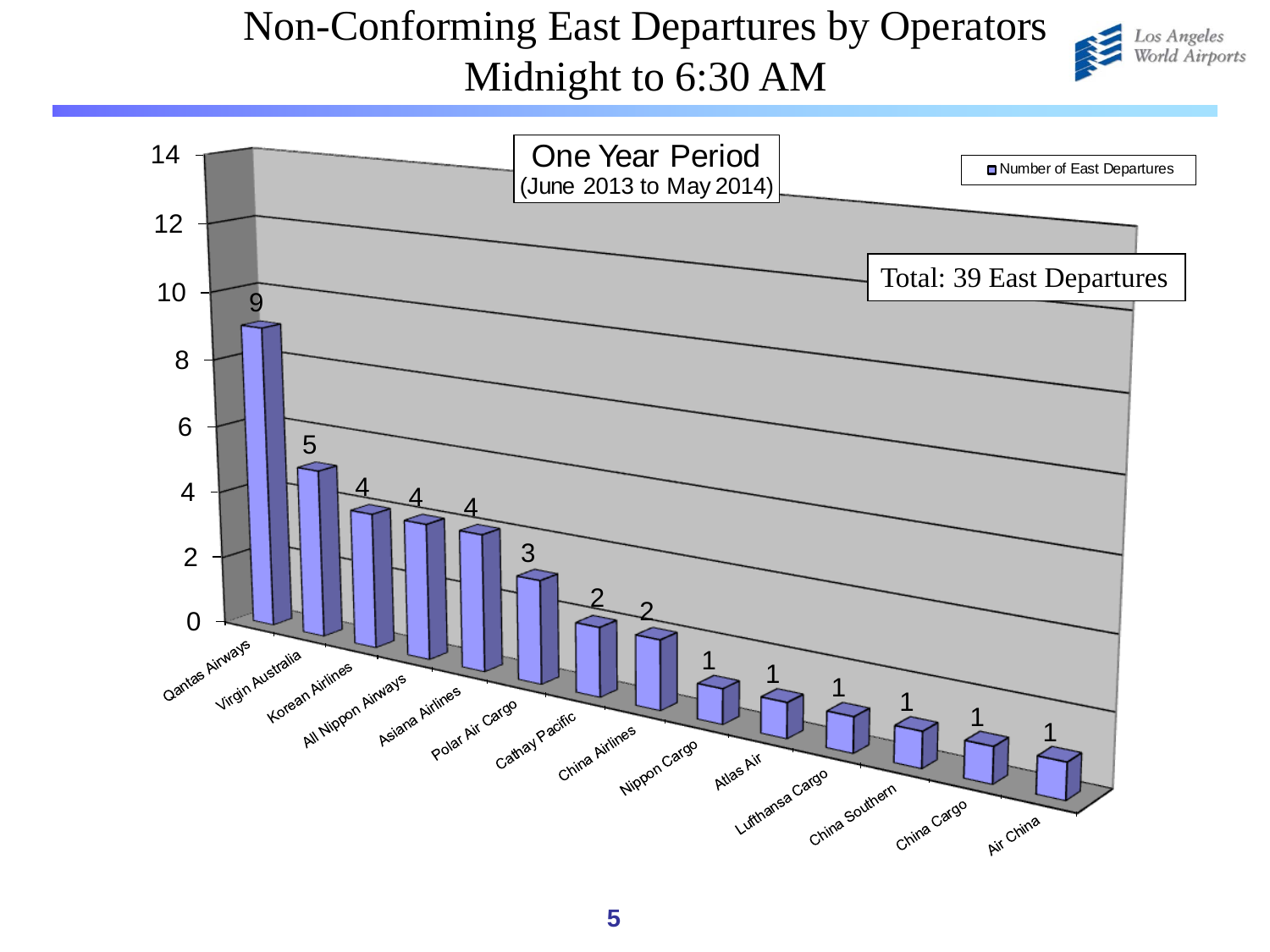# Early Turn to the North



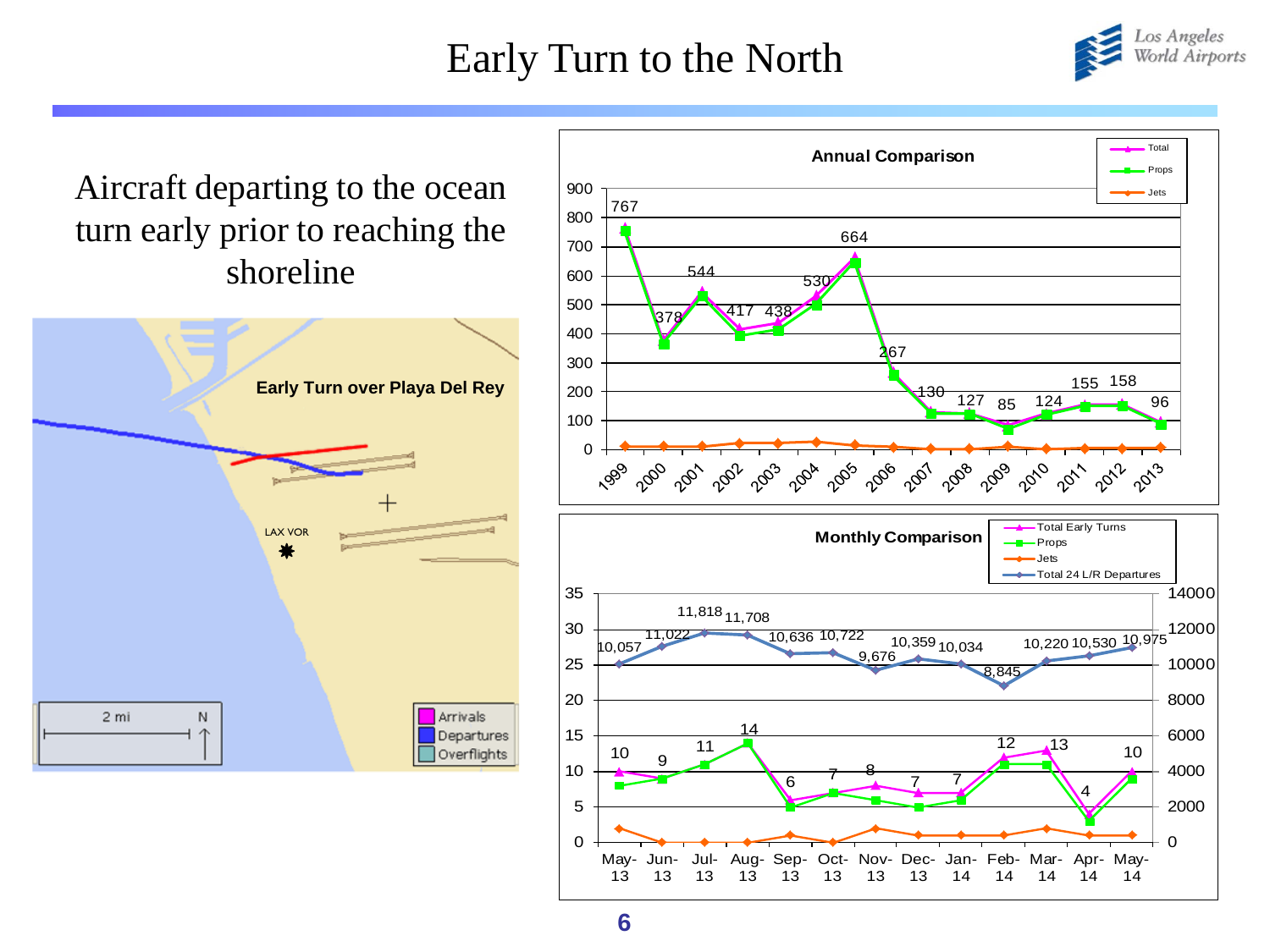## Early Turn to the South



Aircraft departing to the ocean turn early prior to reaching the shoreline





Note: Figures from June 2013 to January 2014 are revised to include additional early turns that were not previously reported. Most of these are Hyperion early turns.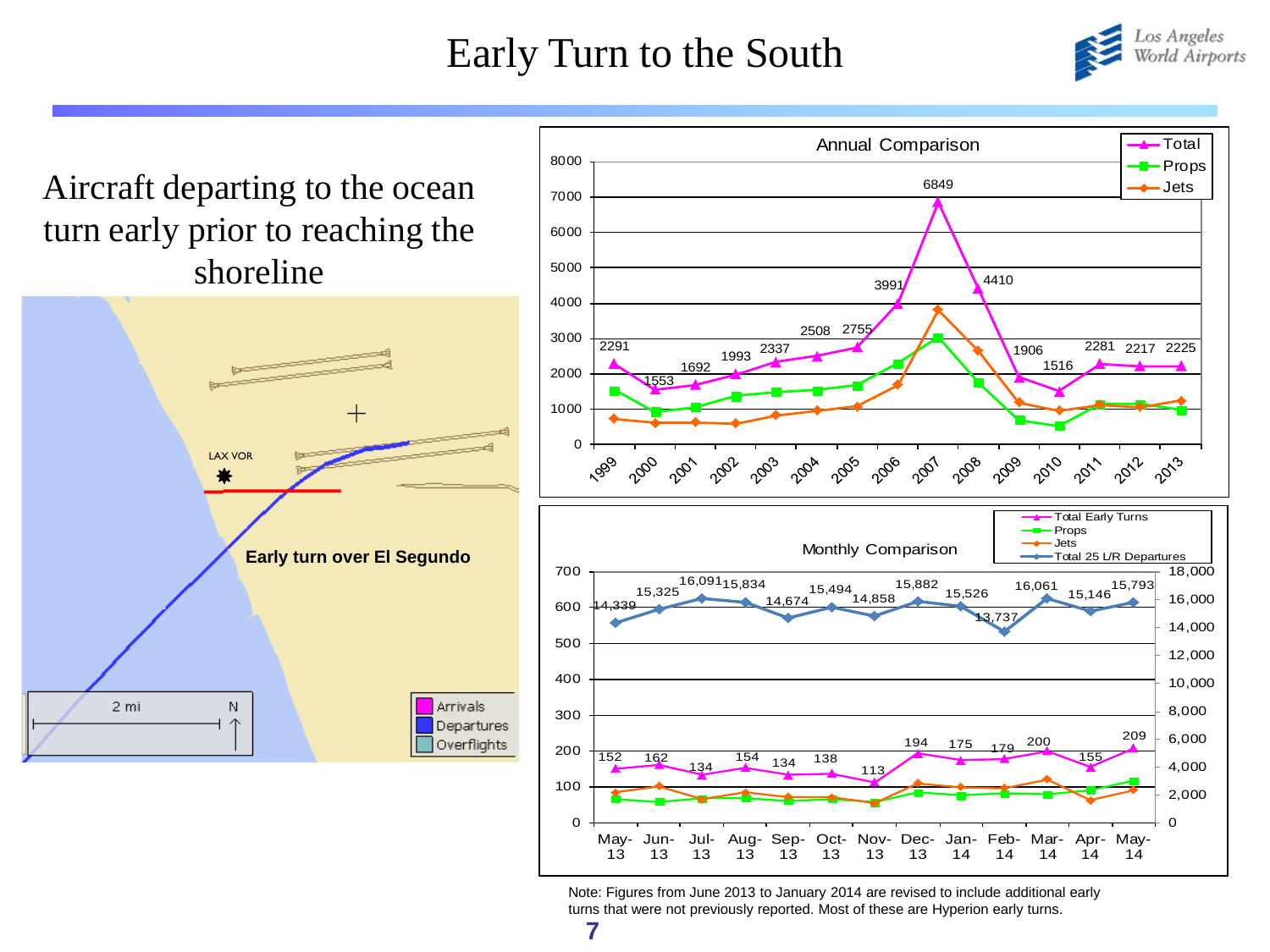#### Early Turns Breakdown





Note: Figures from June 2013 to January 2014 are revised to include additional early turns that were not previously reported. Most of these are Hyperion early turns.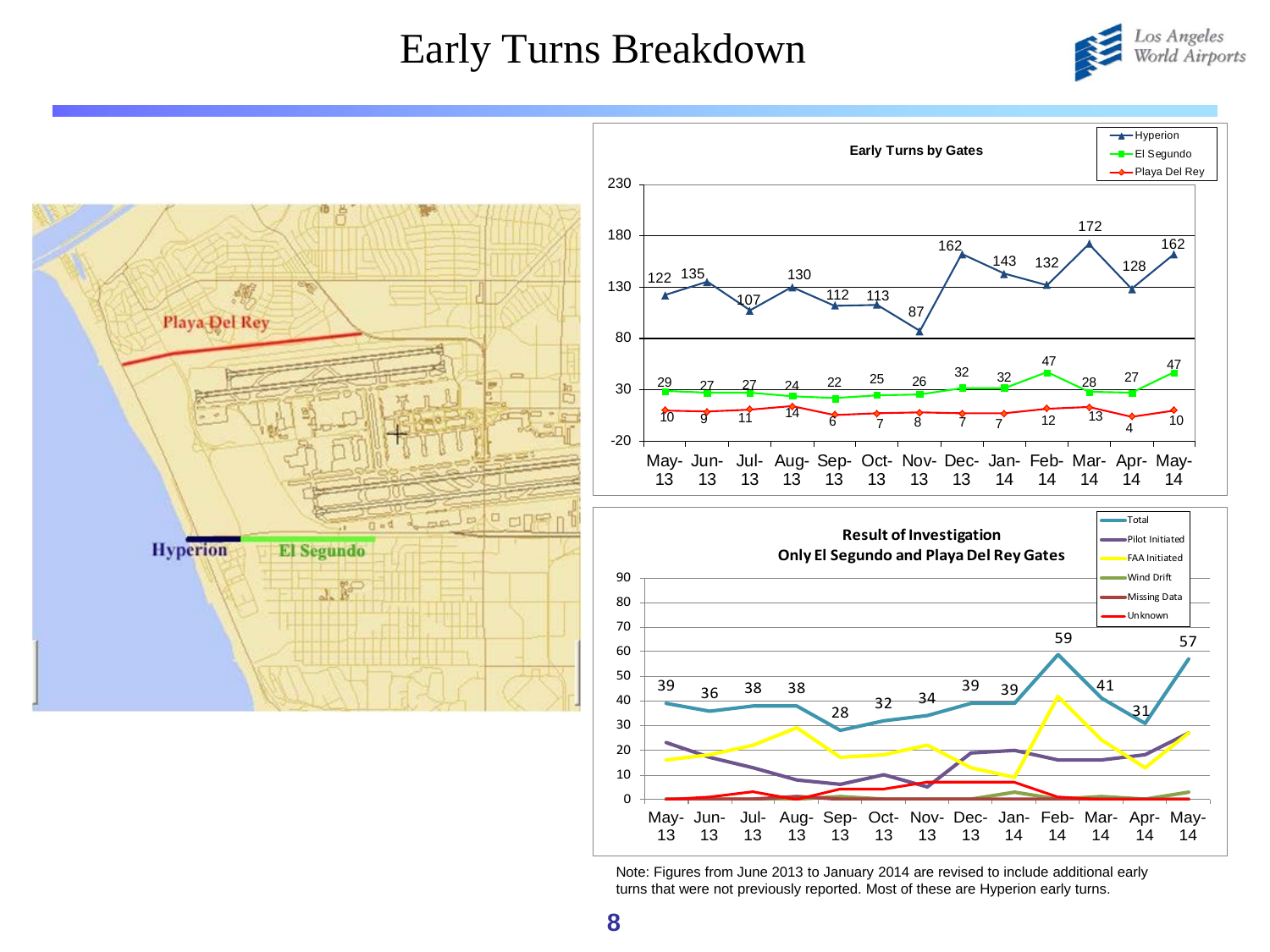#### Early Turns by Operators



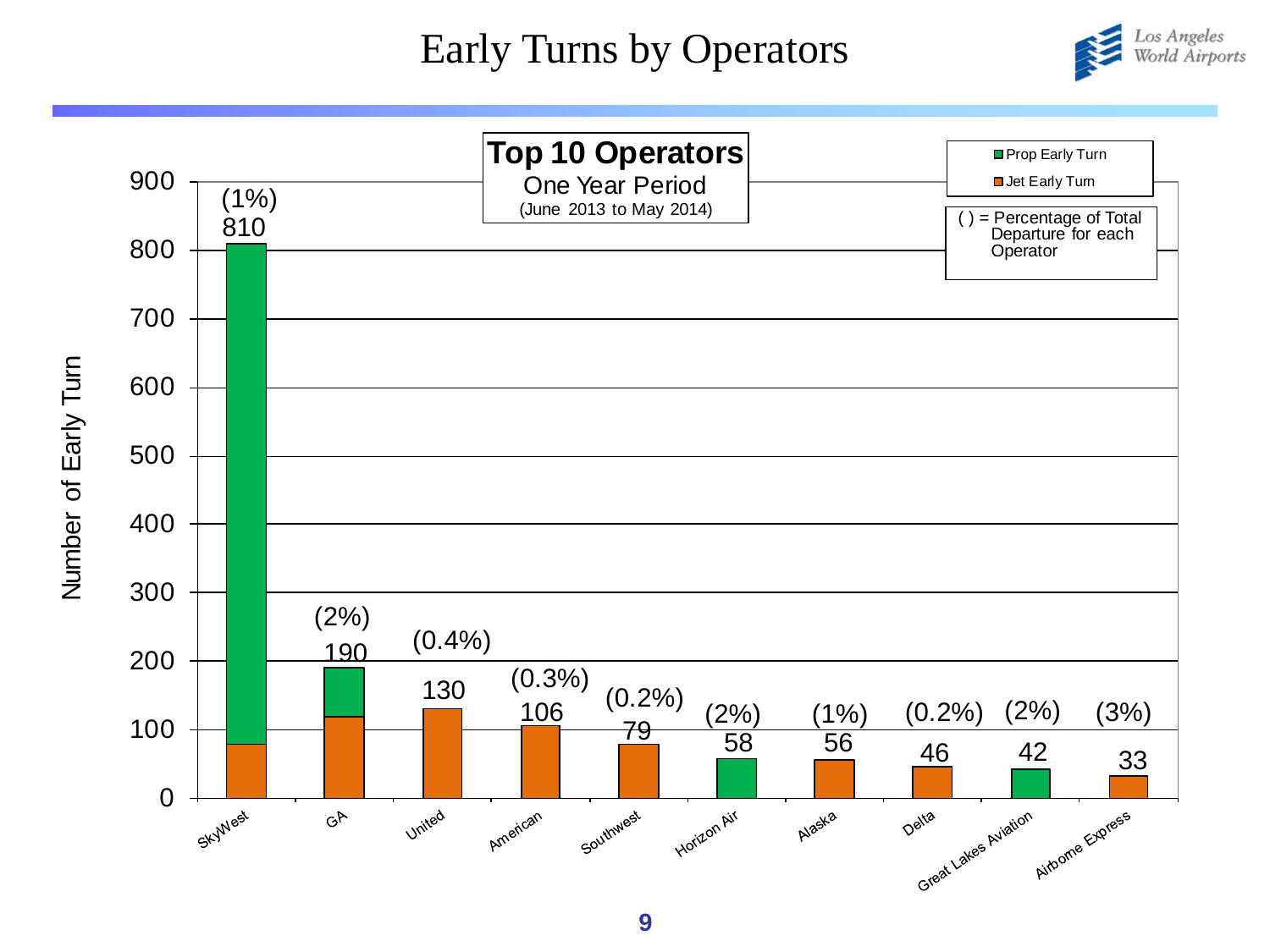# Go-Arounds



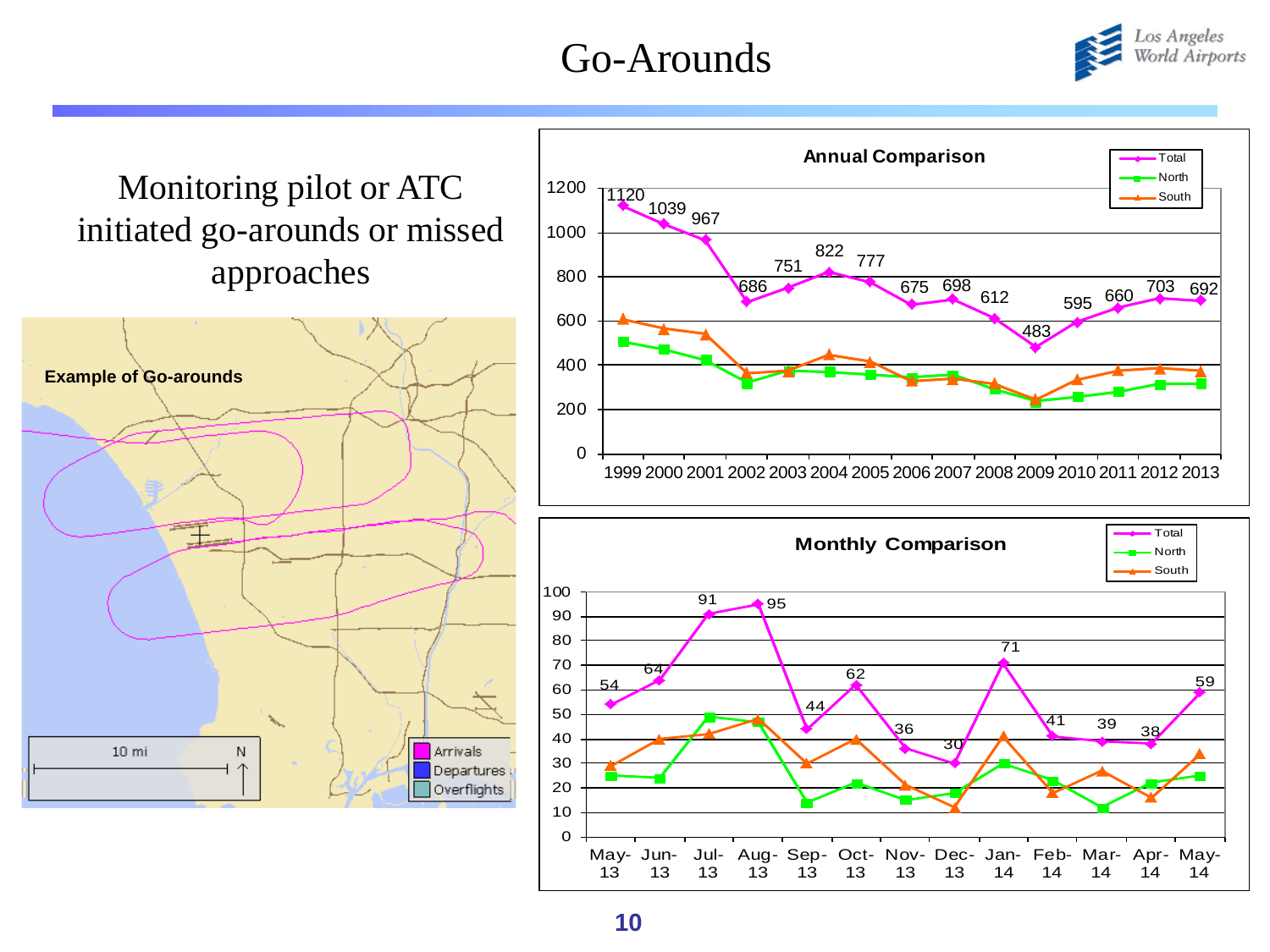

#### Reasons for Go-Arounds

|                                             | January 2014   | February 2014  |
|---------------------------------------------|----------------|----------------|
| <b>Pilot Initiated</b>                      | 54             | 26             |
| Weather                                     | 18             | 12             |
| Too high or too fast                        | 23             | 6              |
| Aircraft Equipment (flaps, gears, avionics) | 8              | $\overline{3}$ |
| Ground Equipment (Navaids, lighting, etc)   | I              | $\mathbf 0$    |
| Other                                       | $\overline{2}$ | $\overline{2}$ |
| Overtake on Final/Wake Turbulence           | ı              | $\overline{2}$ |
| Traffic Collision Avoidance System (TCAS)   | I              | $\mathbf 0$    |
| Unknown                                     | $\mathbf 0$    |                |
| <b>Controller Initiated</b>                 | 16             | 13             |
| In-trail Spacing                            | 2              | $\overline{3}$ |
| Previous Arrival Traffic on Runway          | 3              | $\overline{7}$ |
| <b>Runway Crossing Traffic</b>              | I              | $\overline{2}$ |
| Departure Traffic on Runway                 | $\mathbf 0$    |                |
| <b>Unknown</b>                              |                | $\overline{2}$ |
| <b>Total</b>                                | 71             | 4 <sub>1</sub> |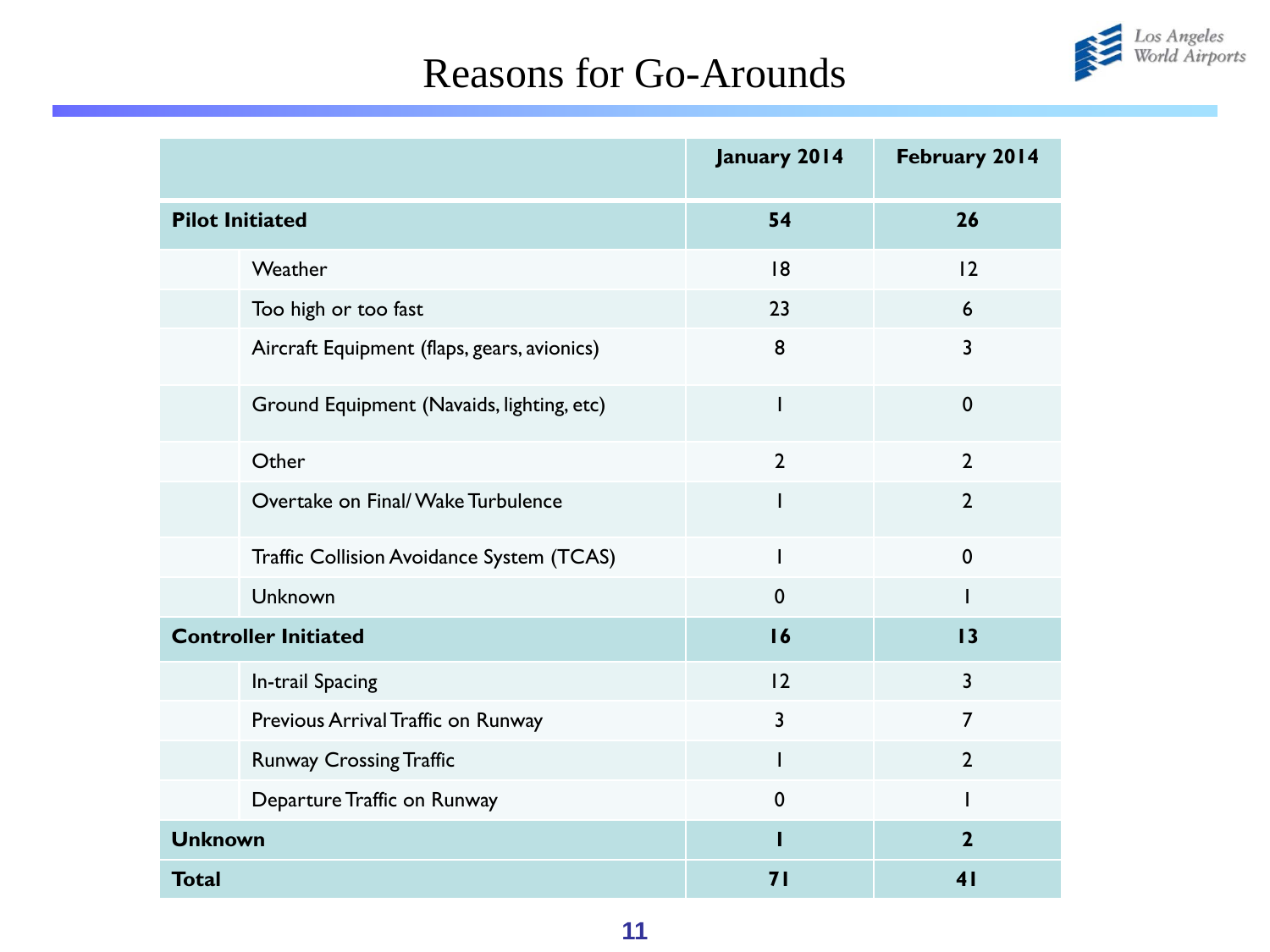#### Go-Arounds – Not Maintaining RWY Headings

Los Angeles<br>World Airports